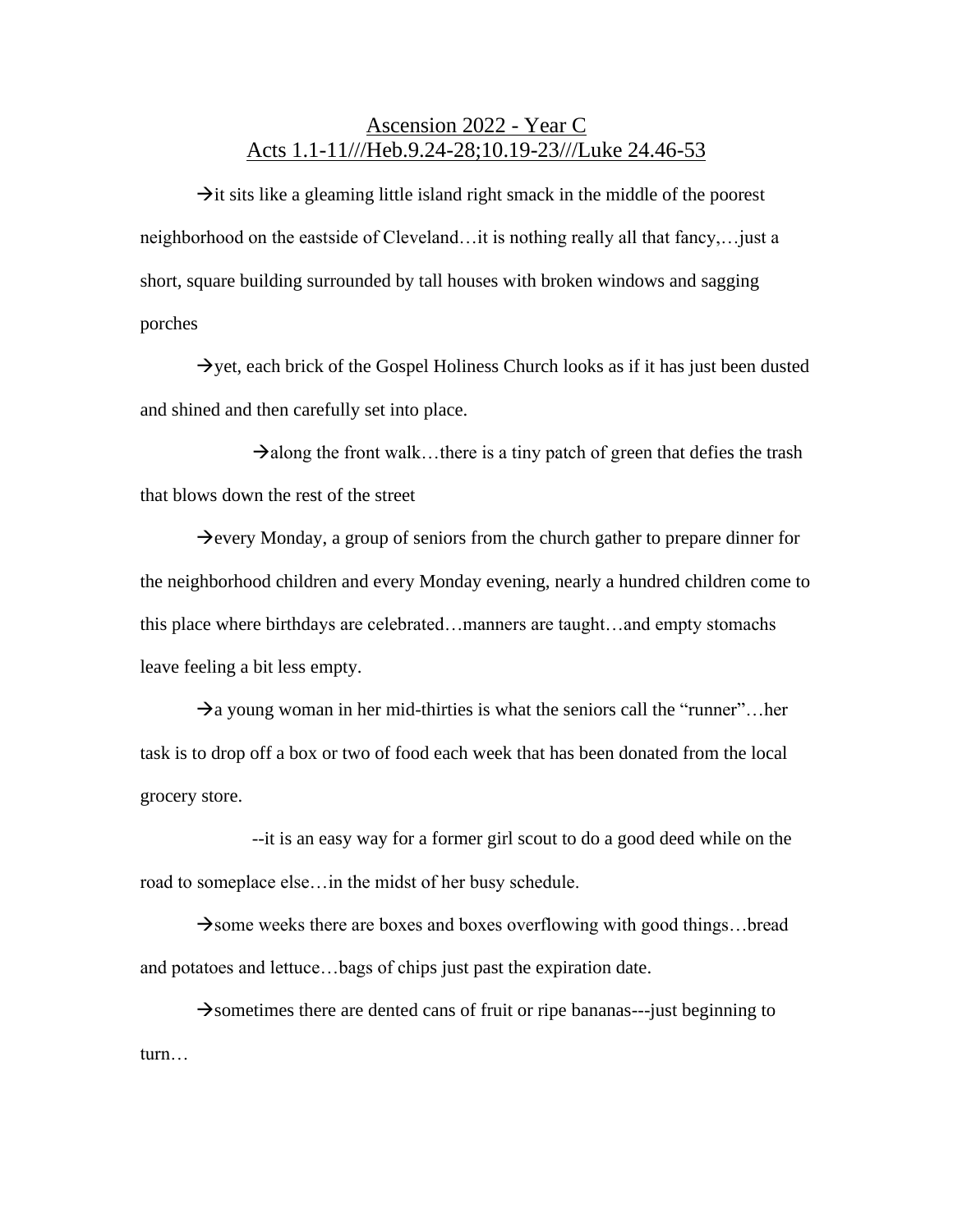→[and] **sometimes**, usually right after a holiday, there are decorated cakes and fancy pies that never made it to a Valentine's day party or a Memorial Day cook-out  $\rightarrow$ those are the days…when the ladies of the church swoop down ooohing and ahhing….laughing and smiling about all of the birthdays they can celebrate in style that week……PAUSE.

 $\rightarrow$  well……on one such Monday…all the grocery store had to give ……were dozens of hot dog buns…slightly stale and all a little squashed….

 $\rightarrow$ [that week] the "runner" was a bit disappointed when she made her usual pick up for the church…so much so that she was tempted to stop and buy something else on her own…after all, it is kind of embarrassing to walk into that place where they are expecting enough food to make a meal and instead all that you can give them is nothing more than a few hotdog buns

 $\rightarrow$ yet, when that box was unloaded…there was an awed silence…followed by shouts of *"Praise Jesus!"* and *"The Lord is surely good!"*

 $\rightarrow$ you see that day, the ladies explained…someone had donated hot dogs, drinks, chips and cookies…and the only thing missing were the buns….

*"we've been sitting here all day",* they said, *"praying for hot dog buns…and look how good the Lord is."*

 $\rightarrow$ quite a story…especially as most of us will probably have a hot dog with a bun this weekend as we celebrate the unofficial start of the summer season….

*PAUSE*

 $\rightarrow$ now maybe you are like me...and never had to pray for hot dog buns....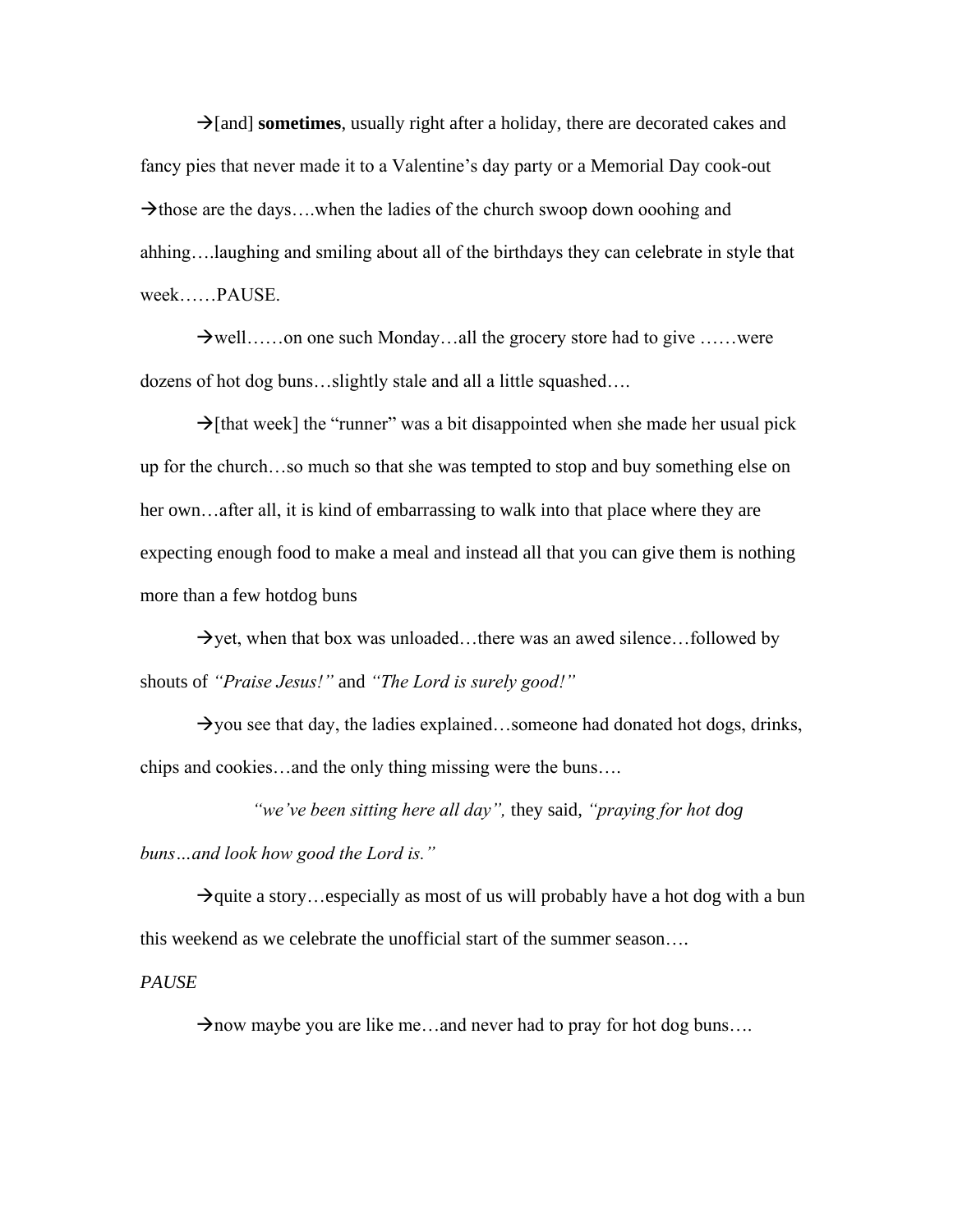$\rightarrow$ instead…often we pray for more significant desires……like world peace or patience……grace or forgiveness…those are often the subjects of acceptable prayers for most of us….selfish people sometimes pray for ponies and noble people pray for the sick to be healed…but no one I know has ever had to pray for hot dog buns

 $\rightarrow$ and likewise, if you are like me, many times you also never see yourself as an agent of answered prayers…or at least if you are [on those rare occasions] the reason for an answered prayer…we tend to hope that it would be something big and dramatic…..[like] talking someone through a crisis or perhaps leading someone to a deeper of faith….but delivering stale hot dog buns as an answer to a prayer? …PAUSE….I don't think so……..

 $\rightarrow$ but you see...today.....Jesus sends us out into the world just as HE was sent…as teachers, and evangelists, and witnesses …and yes, even as hotdog bun carriers to continue his work

 $\rightarrow$ …as we hear today……Jesus invites us to proclaim the Gospel to everyone….through our words and actions….through our willingness to be used…and through our trust that he is always with us.

 $\rightarrow$  Jesus invites us to be his witnesses in Jerusalem, in Samaria, to the ends of the earth and just around the corner in our communities.

 $\rightarrow$ and when Jesus ascended into heaven... he left signs that would accompany those who believe……….they would speak new languages…….they would pick up serpents with their bare hands and not be hurt………they would lay hands on the sick and they would get well…..